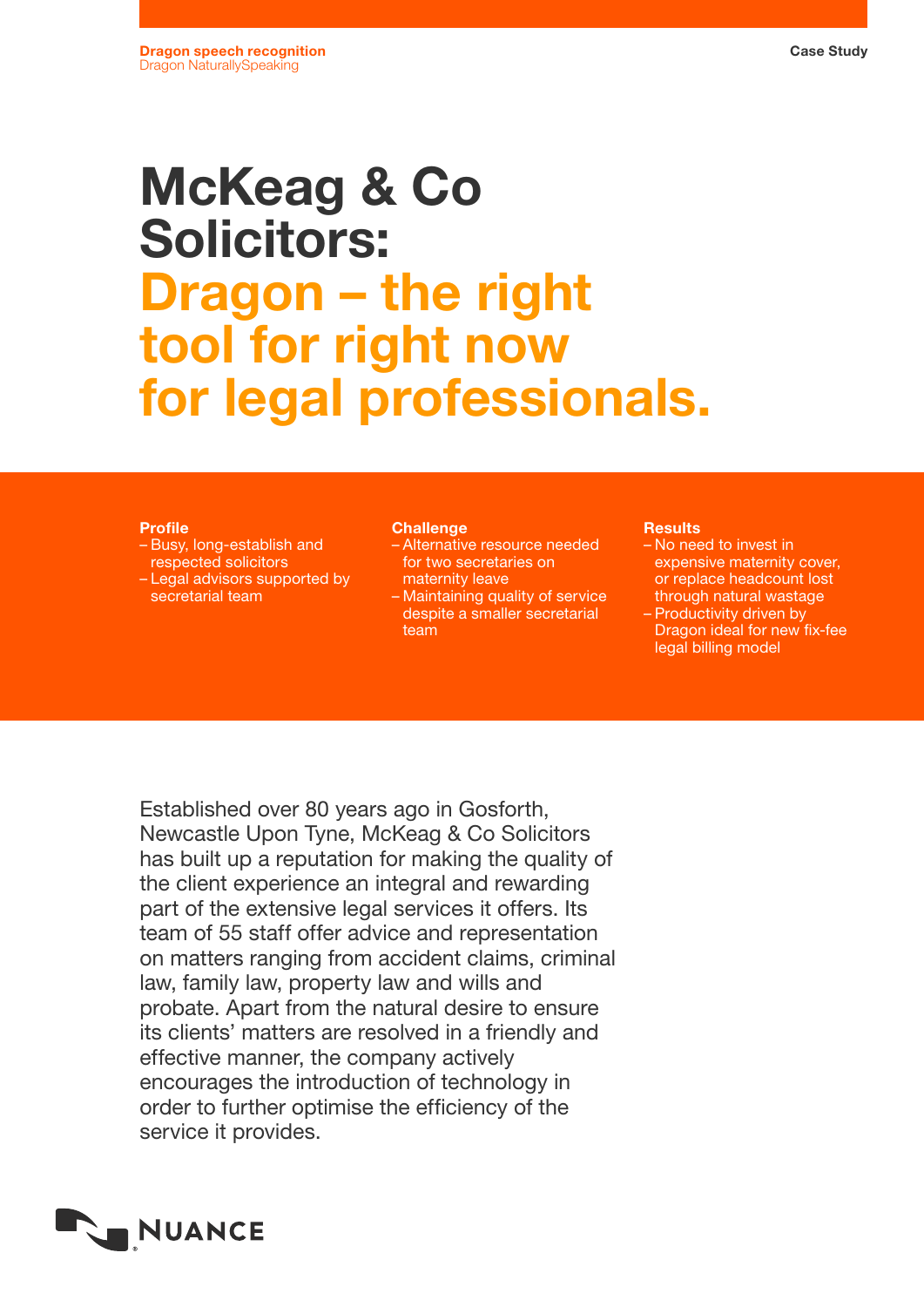# Doing the job of two people

With that in mind, the company recently managed a staggered deployment of Dragon, Nuance Communication's best-selling desktop speech recognition software. Dragon turns talk into text easily and can make virtually any computing task easier and faster, from capturing ideas and creating documents, to emailing and searching the web, to using simple voice commands to control many of the popular programs people use every day at work or at home. With its 99% accuracy recognition rate and ability to transcribe up to 160 words a minute, Dragon enables even the busiest legal professional to power through their workload, while creating highly accurate documents very quickly.

Its deployment was largely driven by a pending personnel change at McKeag & Co Solicitors; with two experienced secretaries due to take maternity leave, the company decided that rather than pay for costly staff cover in the interim, it would trial speech recognition to automate the creation of case notes, putting less transcription pressures on the remaining secretarial team, so as not to compromise the quality of the service it delivers.

Typically, the company's case workers would dictate their reports using digital voice recorders. The saved files would then be downloaded by the secretaries for transcription, checked and signed off by the case worker and then despatched to the relevant recipient or client, or saved to the company's case management system. However, the duplication in this process meant it could take up to two days for a document to be turned around and occasionally there were further delays that resulted in backlog build ups.

# Trained for success

After a discussion with authorised Nuance reseller partner VoicePower, the reseller initially invested one day training a case worker. Thanks to the comprehensive training provided, the user got to grips with Dragon quickly and enjoyed a very straightforward enrolment process, enabling them to be up and running and achieving high levels of accuracy within minutes.

Describing VoicePower as 'excellent, responsive and very supportive' and providing 'detailed, easy to read 'How to guides', it's no wonder that the user became an enthusiastic internal Dragon champion, as Joanne Williams, I.T. Manager at McKeag & Co Solicitors, explains: "Initially, we were confident that the productivity gains realised by Dragon would help us offset the resource loss of our two experienced secretaries. What then really wowed us all was Dragon's ease of use, its accuracy and how much progress has been made compared to much earlier speech recognition solutions. This, combined with a keen Dragon user now singing its praises internally, led us to wonder how much more the business could benefit if we offered Dragon to more members of the team."

Having done so, the overwhelmingly positive response of the team and ongoing advice and support provided by VoicePower, has seen the company extend deployment to a further nine case workers. Joanne added, "Productivity has really improved and case notes are now completed within a day, and they tend to be a bit more detailed." Once saved, the completed transcriptions - which include any documents that relate to court proceedings - are either posted out or stored easily in the company's case management system.

# The reassurance of reliable, dependable speech recognition technology

Joanne observed that the case workers who use Dragon find it reassuring that the words appear on the screen almost as they say them, leaving them feeling confident that everything has been both transcribed accurately and as they intended, and they can easily make any amendments or changes in real-time. Furthermore, as Dragon learns each user's voice profile and style of dictating, it gets even more accurate each time it is used, further reducing the need to make corrections.

Joanne adds to this, reporting that, "I've not had any complaints about the accuracy, but a lot of great feedback about it being intuitive, easy to use and how it helps to get work done much faster. Once they get used to using Dragon, they simply love it."

# "It is a modern tool that's really relevant for a modern way of billing. Therefore, I wouldn't hesitate to recommend Dragon to other legal professionals."

Joanne Williams, I.T. Manager at McKeag & Co Solicitors